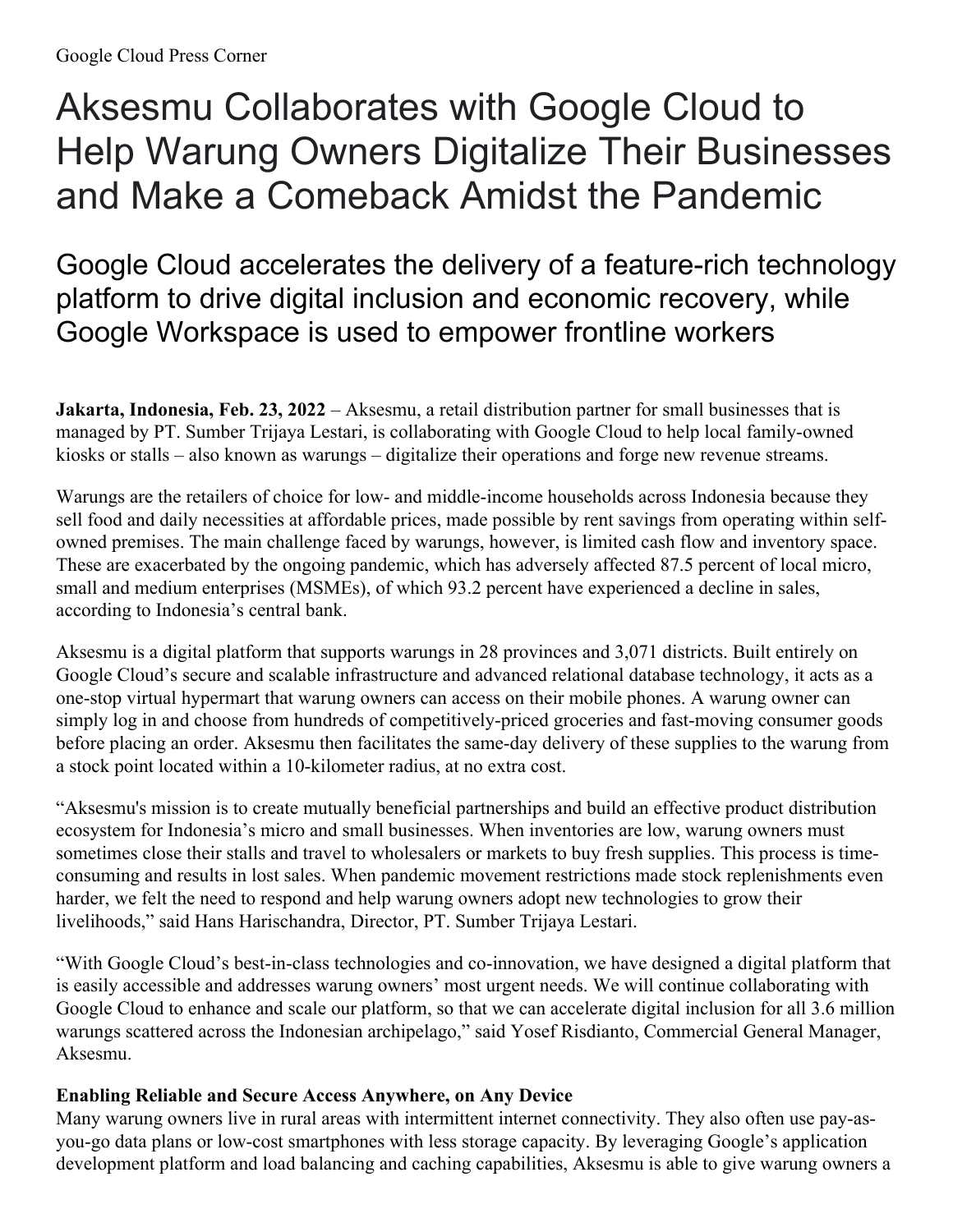smooth and reliable user experience on any device – whether they are accessing its digital platform as a web application or mobile application.

With Google's open and trusted cloud, Aksesmu's developer teams can quickly create new features and integrate third-party innovations – while ensuring dataflows are encrypted to reduce security risks. To strengthen warung owners' cash flow management, for instance, Aksesmu incorporates bookkeeping and pay later services from local fintech players. To give warung owners' new revenue streams, Aksesmu interoperates with providers of prepaid mobile top-up services and electricity tokens to allow warungs to sell e-vouchers to customers via its platform.

"We continuously release new software updates to benefit warung owners – from keeping information up to date to adding new features and helpful content like educational videos on financial management and visual merchandising. Google Cloud's Content Delivery Network helps us ensure that warung owners can stream our videos anytime, anywhere. By implementing Google Kubernetes Engine to automate application deployment and upgrades with no downtime, our technical teams can avoid time-consuming manual IT configurations and fully dedicate themselves to product innovation," said Agus Priyanto, IT and Tech Product General Manager, Aksesmu.

To enable secure collaboration and productivity amongst all employees, Aksesmu is also using Google Workspace with solutions spanning Gmail, Google Calendar, Drive, Docs, Slides, Sheets, Chat, and Meet. This means that frontline Member Relations Officers can use their devices of choice to communicate with colleagues while on the move and provide assistance when meeting with warung owners to make their onboarding experiences easier and non-intimidating.

As part of the next phase of its collaboration with Google Cloud, Aksesmu is exploring the use of data analytics, artificial intelligence (AI) and machine learning (ML) to better serve warung owners. Possible use cases include understanding the buying behavior of consumers to recommend new items that warung owners can add to their inventories or display more prominently to increase sales. Aksesmu also aims to help its users list their warung locations using Google My Business, so they can be discovered by nearby consumers using Google Search and Google Maps.

"Indonesia's MSMEs are the lifeblood of our communities, and Aksesmu contributes significantly to our country's goal of integrating 30 million MSMEs into the digital ecosystem by 2024," said Megawaty Khie, Country Director, Indonesia, Google Cloud. "By tapping the best of Google Cloud's scalable, open source and secure infrastructure, as well as Google Workspace, Aksesmu has meticulously designed and delivered an accessible and feature-rich platform that's benefitting 100,000 early adopters ahead of its launch. The company's continuous innovation efforts will not only help to protect more warung owners' livelihoods and improve their competitiveness, it will also create a robust retail distribution ecosystem to aid Indonesia's economic recovery and long-term growth."

## **About Google Cloud**

Google Cloud accelerates organizations' ability to digitally transform their business. We deliver enterprisegrade solutions that leverage Google's cutting-edge technology – all on the cleanest cloud in the industry. Customers in more than 200 countries and territories turn to Google Cloud as their trusted partner to enable growth and solve their most critical business problems.

## **About Aksesmu**

The name "Aksesmu" reflects our role in giving small and micro entrepreneurs open and easy access to technology, as well as convenient delivery services and business assistance, to facilitate their business development. Backed by PT. Sumber Trijaya Lestari and its experience in retail distribution, Aksesmu is the trusted partner for helpful services to small and micro entrepreneurs. We are here, ready to serve, assist and